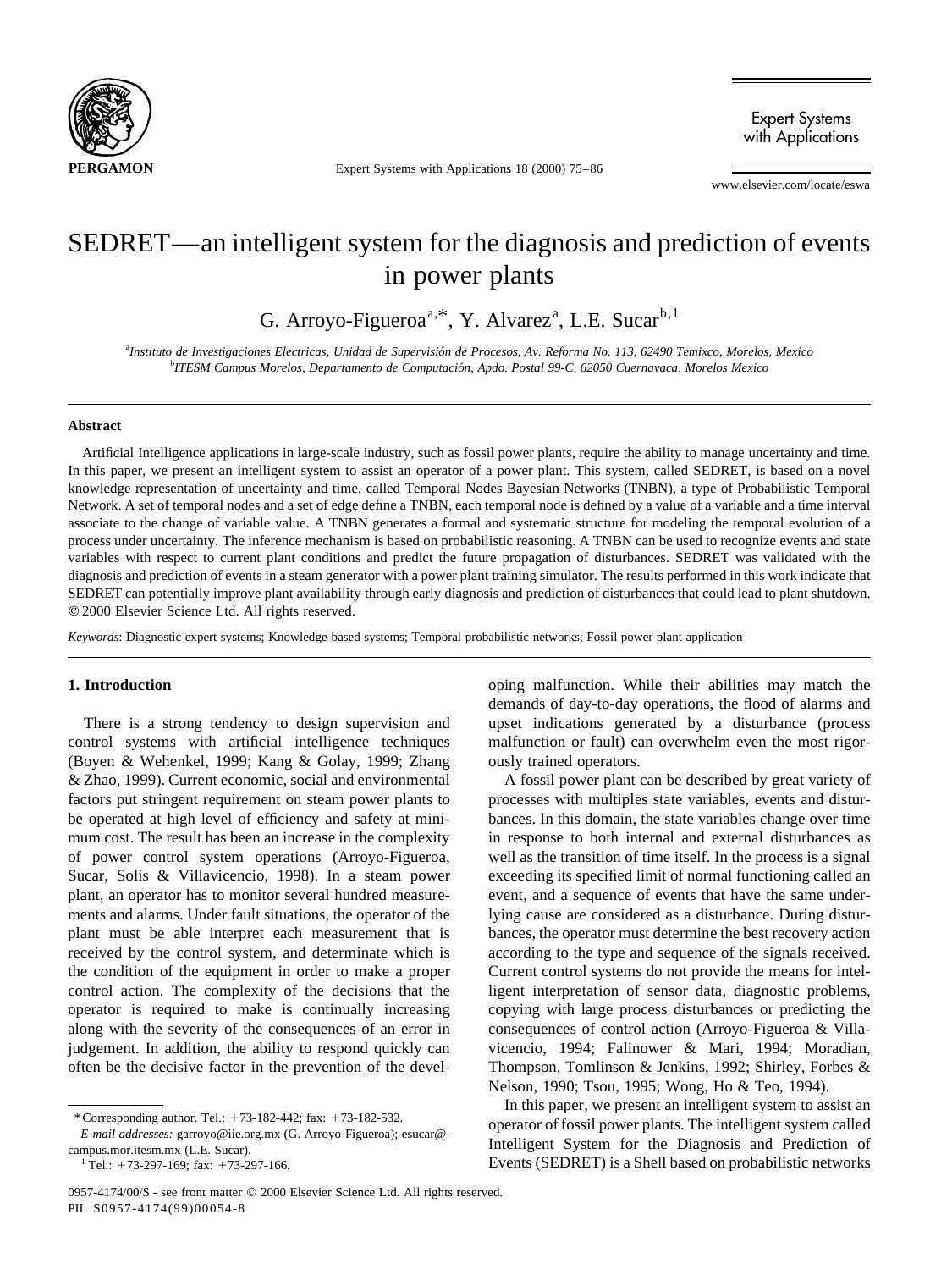

Fig. 1. Temporal nodes Bayesian network for the drum level system.

to deal with uncertainty and time. The research goal is to develop a real-time knowledge based system to act as an operational and diagnostic aid to operators of power plants.

The paper is organized as follows. First, we show how the probabilistic network can deal with uncertainty and time, and present a novel methodology called Bayesian network (BN) with temporal nodes (TNBN). Afterwards, we present the design and development of an intelligent system to assist an operator of fossil power plant based on a TNBN. Finally, we illustrate its application in a fossil power plant with a detailed example: the diagnosis and prediction of events in the drum system of a steam generator.

### **2. Temporal nodes Bayesian network**

In the large-scale industry, such as fossil power plants, the process information is generally imprecise and incomplete, and it changes over time. These problems suggest that any successful representation should handle uncertainty and time in a principled and unambiguous way. An ideal representation should be sound and complete, facilitate efficient inference, as well as be amenable to explanation methods. We propose a novel representation based on a probabilistic network for dealing with uncertainty and time, called Temporal Nodes Bayesian Network (TNBN) (Arroyo-Figueroa & Sucar, 1999).

Bayesian networks are a robust and sound formalism to

represent and handle uncertainty in intelligent systems in a way that is consistent with the axioms of probability theory (Pearl, 1988). A BN is a graphical structure (Directed Acyclic Graph) composed of nodes and arcs, used for representing expert knowledge. In this graphical structure, each node corresponds to an entity of the real world (variable: hypothesis or evidence) and each link gives direct information about the dependency relationships between the variables involved. These dependency relationships are parameterized by conditional probabilities required to specify the underlying distribution. In particular, the qualitative knowledge is represented by the topology of the network and the quantitative knowledge is represented by the joint probability distribution of the variables. A BN has a number of important properties, including a declarative semantics as an extension of probability theory, efficient and complete inference algorithms, and several machine learning and explanation methodologies. There are several exact and approximate inference algorithms for BNs, and special case algorithms and corresponding conditions that allow tractable inference. The inference mechanism is based on probabilistic reasoning. This consists of instantiating the input variables, and propagating their effect through the network to update the probability of the hypothesis variables. However, BNs were not designed to model temporal relationships between the process variables (Aliferis & Cooper, 1996; Santos & Young, 1996). The main problem is to represent each variable with its interactions with